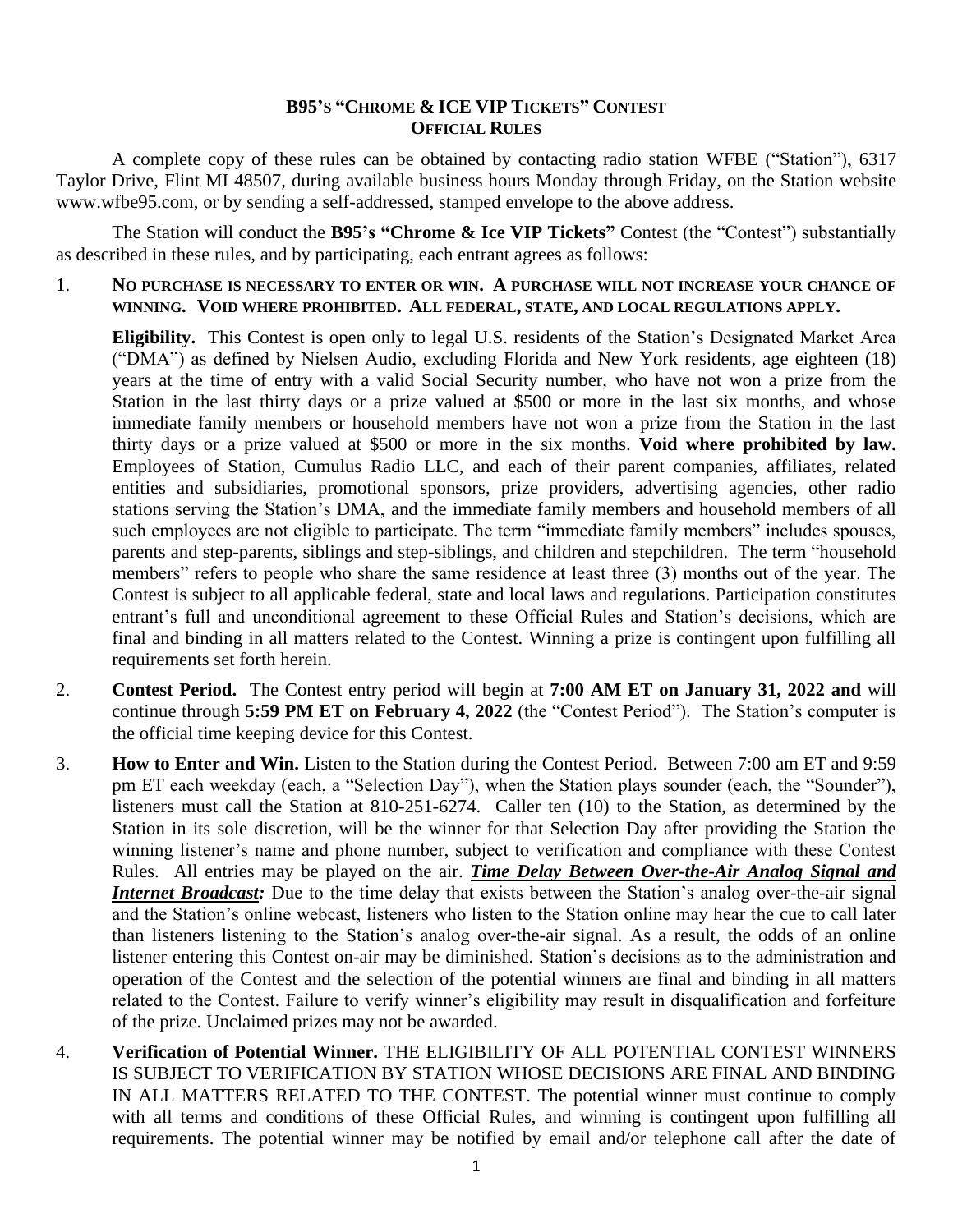random drawing and/or winner determination. The potential winner will be required to sign and return to Station, within three (3) days of the date notice is sent, an affidavit of eligibility and a liability/publicity release (except where prohibited) to claim the prize, if applicable. A winner who returns the affidavit of eligibility and liability/publicity release will be deemed to have accepted the contest prize and thereafter will not be permitted to rescind their acceptance of the prize and/or return the prize. If a potential winner cannot be contacted, fails to sign and return the affidavit of eligibility and/or the liability/publicity release within the required time period (if applicable), or if the prize or prize notification is returned as undeliverable, potential winner forfeits prize. In the event that the potential winner of a prize is disqualified for any reason, Station may award the applicable prize to an alternate winner by random drawing from among all remaining eligible entries. Unclaimed prizes may not be awarded.

5. **Prizes.** Five (5) prizes will be awarded in this Contest. Each winner will receive:

(a) Two (2) tickets to Chrome & Ice VIP Experience on February 11, 2022 at 8:00 pm at Dort Financial Center, 3501 Lapeer Road, Flint MI 48503.

The approximate retail value ("ARV") of each prize is EIGHTY DOLLARS (**\$80).** 

## **TOTAL ARV OF ALL CONTEST PRIZES IS: FOUR HUNDRED DOLLARS (\$400).**

**For entry to the prize event, each event attendee may be required to show valid proof of vaccination against the COVID-19 virus and/or valid proof of a negative test for the COVID-19 virus within 72 hours (or such other time as the event organizers require) prior to the event.**

Winner is responsible for all taxes associated with prize receipt and/or use. Odds of winning a prize depend on a number of factors including the number of eligible entries received during the Contest Period and listeners participating at any given time.

There is no substitution, transfer, or cash equivalent for prizes, except that the Station may, in its sole discretion and to the extent permitted by law, substitute prizes of comparable value or cash. The prizes are expressly limited to the item(s) listed above and do not include taxes, gratuities or any other expenses. Any tickets and/or gift certificates/cards awarded as part of a prize will be subject to the terms and conditions set forth by the issuer and are valid only on the date(s) printed on the tickets or gift certificates/cards. Other restrictions may apply.

If any prize or a portion of any prize is postponed, cancelled, or otherwise unavailable due to disease, epidemic, pandemic, quarantine, any acts of government and/or any reason that is beyond the control of Station or any Sponsor, then no substitution shall be provided. Station and any Sponsors make no representation or warranty about the safety of any prize. By accepting and using a prize, each winner acknowledges and assumes all risks of accepting and using the prize, and any other the risks associated with the prize.

6. **Entry Conditions and Release.** By entering, each entrant agrees to: (a) comply with and be bound by these Official Rules and the decisions of the Station, which are binding and final in all matters relating to this Contest; (b) release and hold harmless Station, Cumulus Media New Holdings Inc., and each of their subsidiaries, related and affiliated companies, participating sponsors, the prize suppliers and any other organizations responsible for sponsoring, fulfilling, administering, advertising or promoting the Contest, and each of their respective past and present officers, directors, employees, agents and representatives (collectively, the "Released Parties") from and against any and all claims, expenses, and liability, including but not limited to negligence and damages of any kind to persons and property,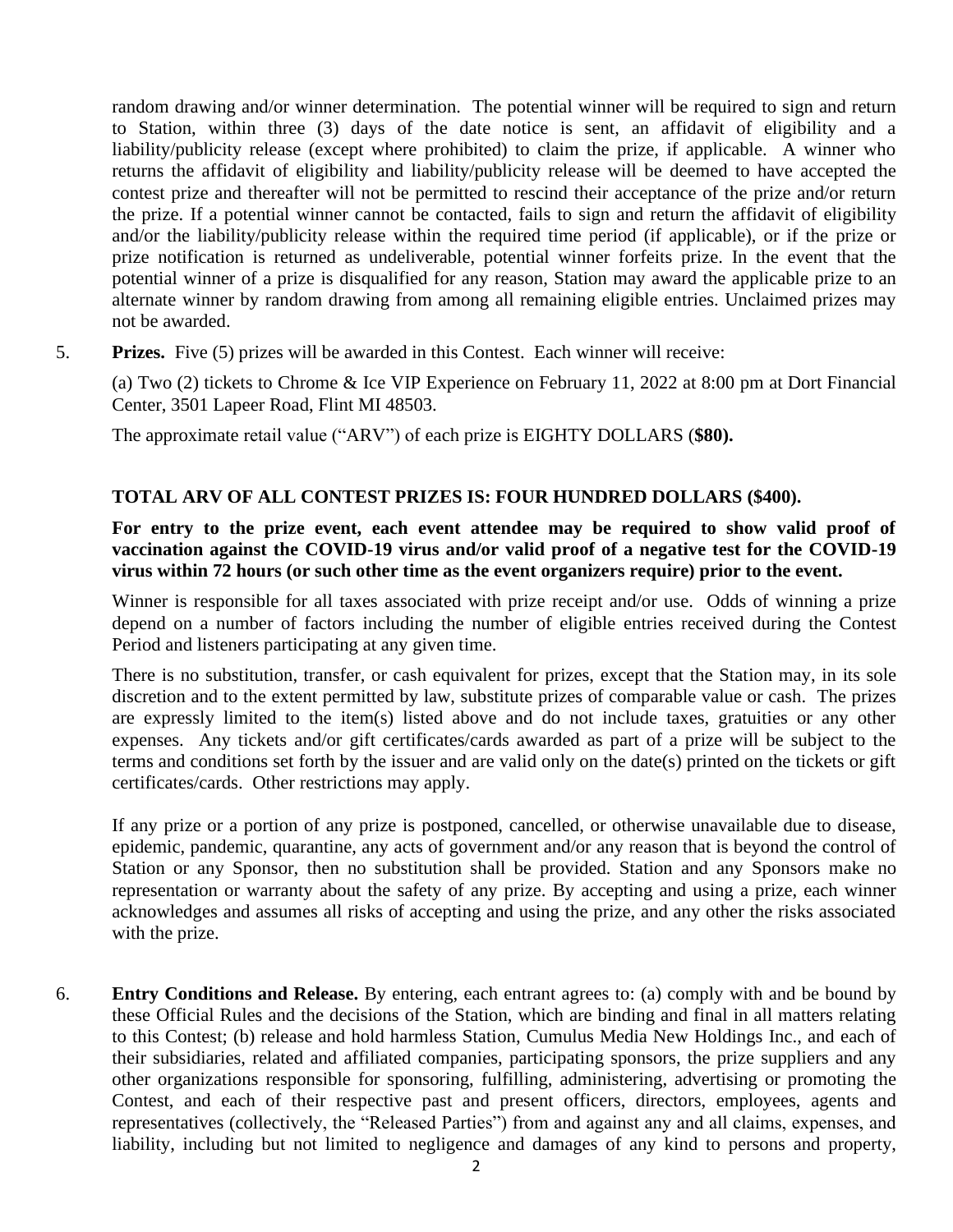including but not limited to invasion of privacy (under appropriation, intrusion, public disclosure of private facts, false light in the public eye or other legal theory), defamation, slander, libel, violation of right of publicity, infringement of trademark, copyright or other intellectual property rights, property damage, or death or personal injury arising out of or relating to a entrant's entry, creation of an entry or submission of an entry, participation in the Contest, acceptance or use or misuse of prize (including any travel or activity related thereto) and/or the broadcast, exploitation or use of entry; and (c) indemnify, defend and hold harmless the Released Parties from and against any and all claims, expenses, and liabilities (including reasonable attorneys' fees) arising out of or relating to an entrant's participation in the Contest and/or entrant's acceptance, use, non-use or misuse of the prize.

- 7. **Publicity.** Participation in the Contest constitutes entrant's consent to use by the Station and its agent of entrant's name, likeness, photograph, voice, opinions, entry, and/or biographical information (including hometown and state) for promotional purposes in any media, worldwide, without further payment or consideration, unless otherwise prohibited by law.
- 8. **Taxes.** All State, Local, Federal and/or other taxes, duties, tariffs, title fees, licensing fees, or other fees for prizes awarded become the sole responsibility of the winner. All those who win a prize or prizes valued \$600 or more in any given year will be issued an IRS Form 1099 to report their winnings.
- 9. **General Conditions.** Station reserves the right to cancel, suspend and/or modify the Contest, or any part of it, if any fraud, technical failures or any other factor beyond Station's reasonable control impairs the integrity or proper functioning of the Contest, as determined by Station in its sole discretion. Station reserves the right in its sole discretion to disqualify any individual it finds to be tampering with the entry process or the operation of the Contest or to be acting in violation of these Official Rules or acting in an unsportsmanlike or disruptive manner. Any attempt by any person to deliberately undermine the legitimate operation of the Contest may be a violation of criminal and civil law, and, should such an attempt be made, Station reserves the right to seek damages from any such person to the fullest extent permitted by law. Station's failure to enforce any term of these Official Rules shall not constitute a waiver of that provision.
- 10. **Limitations of Liability.** The Released Parties are not responsible for: (a) any incorrect or inaccurate information, whether caused by Station, entrants, printing errors or by any of the equipment or programming associated with or utilized in the Contest; (b) technical failures of any kind, including but not limited to malfunctions, interruptions, or disconnections in phone lines or network hardware or software; (c) unauthorized human intervention in any part of the entry process or the Contest; (d) technical or human error that may occur in the administration of the Contest or the processing of entries; or (e) any injury or damage to persons or property that may be caused, directly or indirectly, in whole or in part, from entrant's participation in the Contest or receipt or use, non-use or misuse of any prize. No more than the stated number of prizes will be awarded. In event that a production, technical, programming or other error causes more than stated number of prizes as set forth in these Official Rules to be claimed, Station reserves the right to award only the stated number of prizes by a random drawing among all legitimate, unawarded, eligible prize claims.
- 11. **Disputes.** Entrant agrees that: (a) any and all disputes, claims and causes of action arising out of or connected with this Contest, or any prizes awarded, shall be resolved individually, without resort to any form of class action; (b) any and all disputes, claims and causes of action arising out of or connected with this Contest, or any prizes awarded, shall be resolved exclusively by the United States District Court or the appropriate state court located in the Station's listening area; (c) any and all claims, judgments and awards shall be limited to actual out-of-pocket costs incurred, including costs associated with entering this Contest, but in no event attorneys' fees; and (d) under no circumstances will entrant be permitted to obtain awards for, and entrant hereby waives all rights to claim punitive, incidental and consequential damages and any other damages, other than for actual out-of-pocket expenses, and any